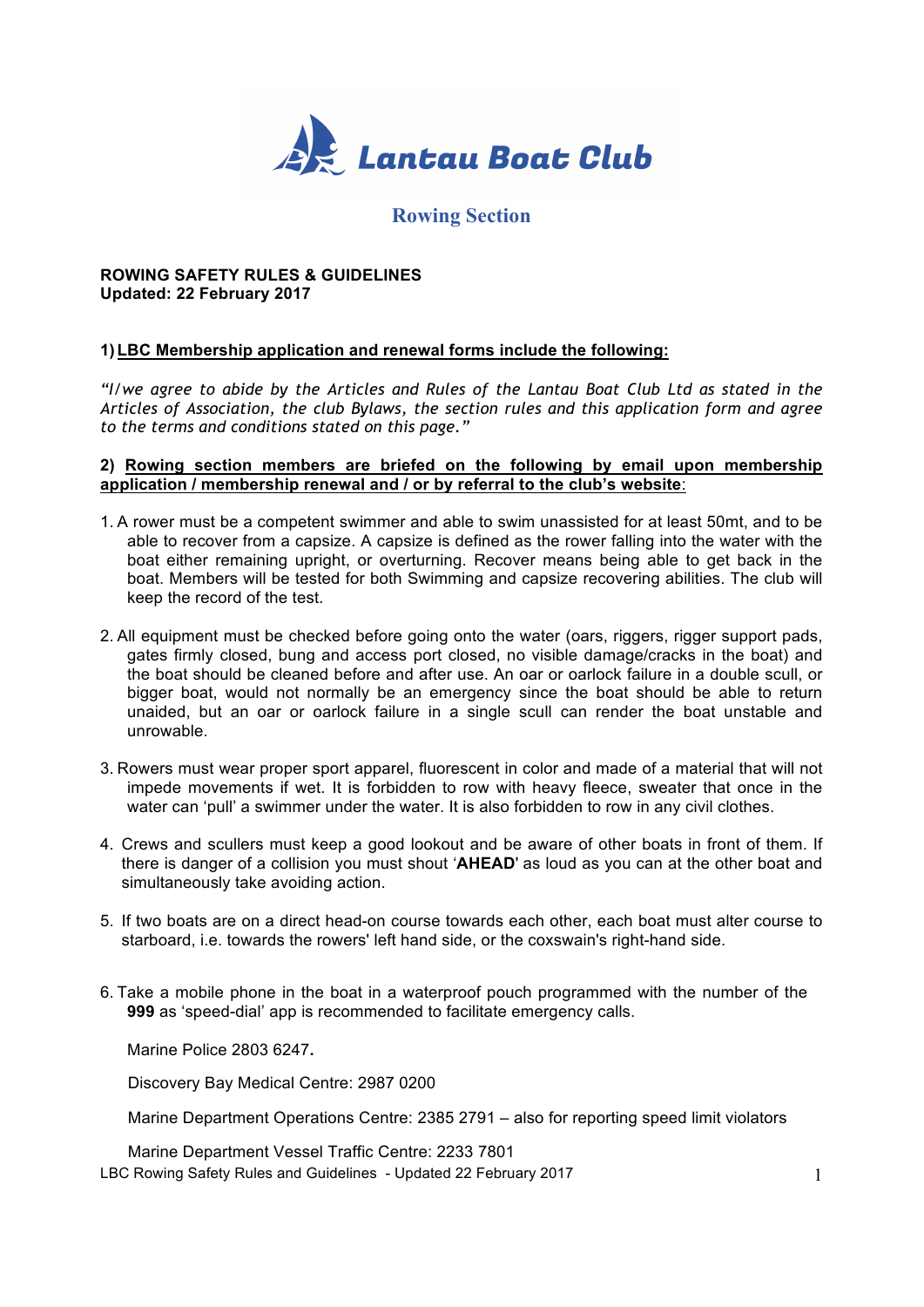- 7. It is strongly recommended that single scullers be accompanied by another boat and that both boats stay close enough to be able to render mutual assistance if needed.
- **8. The proficiency of scullers who would like to go outside the bay on their own must be vetted as per the committee's instructions and specific safety rules as outlined below will apply.**
- 9. When leaving the LBC row alongside the Headland and when returning to the LBC steer down the middle of the Bay towards the roped-off swimming area and then return to LBC along the beach. This is to help avoid scullers having head on collisions. If you are returning from the Sienna area keep well away from the Headland until you can turn into Discovery Bay.
- 10. DB ferries pass South of the Disney Rocks heading to Central and North of the Rocks coming back to DB. Rowing crews must show clear intention on the direction they are taking, and use best judgment for timing the crossing of the ferry lines and keeping away at all costs from incoming ferries and be aware of wakes generated by speeding Ferries.

10.1. Same rules apply to other large vessels that are transiting in Discovery Bay area (i.e. Barges, Fishing Vessels, Marine Police or Marine Department vessels etc.)

11. Rowers must observe the following navigation rules at all times:

11.1. Keep at least 50 metres away from any rocks, sea walls, or solid objects and remember that wind and waves can take you towards these if you have stopped rowing.

11.2. Underwater rocks extending out about 100 metres from the headland below Crestmont so keep at least 150 metres away from the cliff face.

11.3. When rowing round Peng Chau, be careful of the large rock between Peng Chau and the DB Marina and go outside the small island to the South-East of Peng Chau. There are underwater rocks between this small island and Peng Chau.

11.4. Be particularly careful at low tide, when rocks that are normally underwater may be close to the surface, or exposed. The white buoy in front of the LBC marks a cluster of rocks that become exposed at very low tide.

11.5. We are accustomed to the general lack of other vessels in and near to Discovery Bay, but complacency presents a danger. When leaving LBC take particular note of any other vessels in the bay and watch out for them when returning. Make sure you are aware of other boats and be aware that they may change their position and that other boats may have entered the area. Vessels trawling for fish may have smaller boats that fish closer inshore and these will frequently change their location.

11.6. Be aware that persons in charge of other boats may not be aware that rowers might not have seen what is in front of them and they may fail to give warning of an impending collision until too late, or not give any warning at all.

11.7. Crews must make themselves visible to other vessels by wearing fluorescent clothes.

#### 12. **Familiarize with the circulated document "Dangerous Areas – Rocks". Such document has been posted on the LBC website and a laminated copy is posted at the Club House**

# **3) Capsize recovery procedure**

LBC Rowing Safety Rules and Guidelines - Updated 22 February 201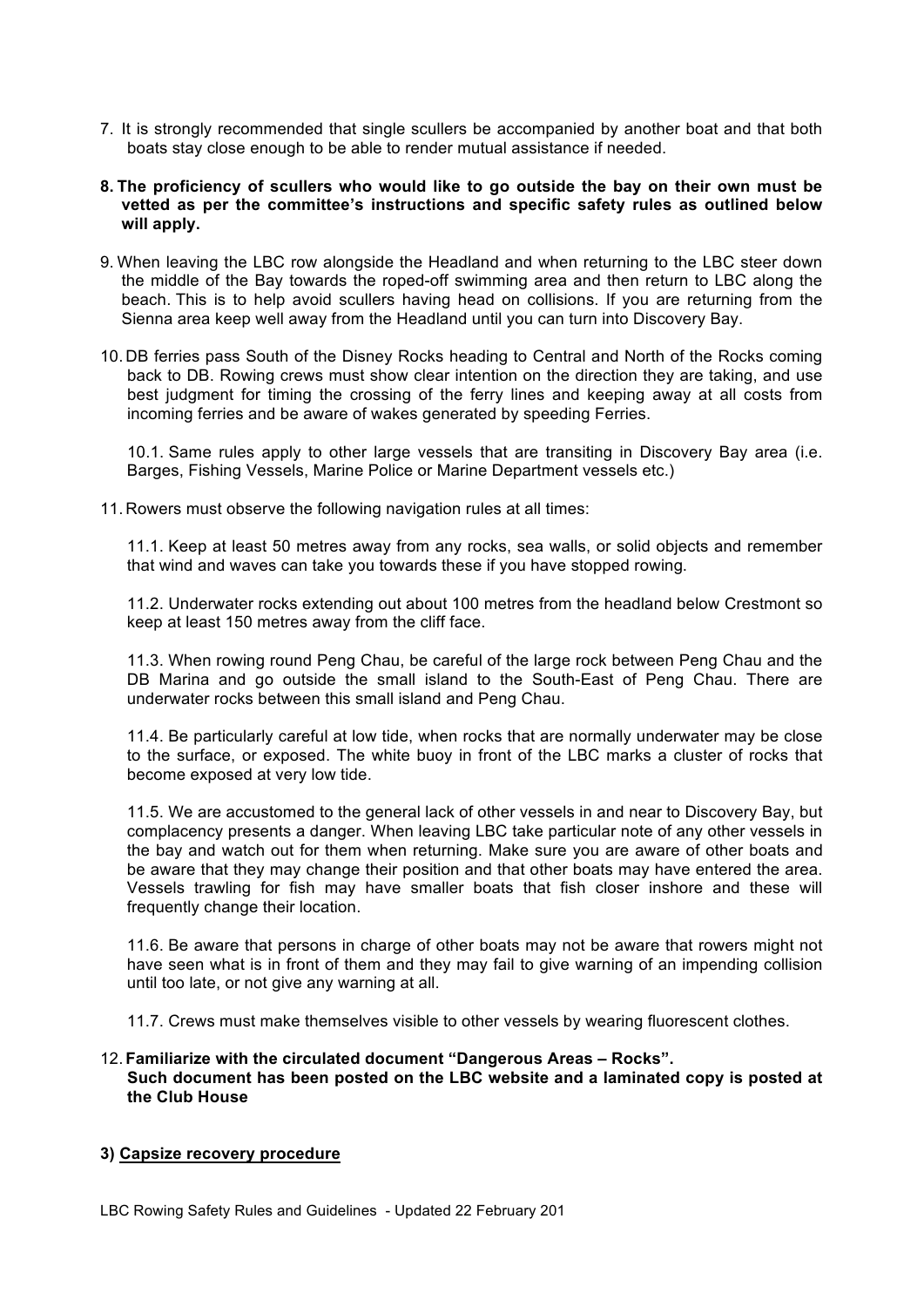Capsize is more likely with a single sculling boat and usually results from getting an oar caught in the water at the finish of the stroke. The oar handle may continue round towards the bow and with the oar parallel to the boat the sculler can easily roll out of the boat. If this happens try to fall out cleanly and do not pull the boat over on top of you.

# The recommended recovery technique is as follows:

A single sculling boat that is upside down can be righted by pressing down on a rigger with your foot. The rigger and its oar will be forced down and under the boat. With the boat on its side and the other rigger pointing upwards, pull the boat over. As the boat comes the right way up avoid being hit by a rigger, or an oar.

With the boat the right way up, position yourself alongside the boat next to the seat, gather the oar handles together and hold them in the hand nearest the rigger, with oar blades flat on the water. Grasp the other side of the boat with your other hand, kick hard in the water and pull yourself on to the boat. Do not let go of the oar handles, or the boat will become uncontrollable. From this position you should be able to turn over so that you can put your feet in the clogs and then sit up and get back on the seat.

Capsize recovery will form part of a sculling proficiency test to be introduced later

# **4) Safety rules for unaccompanied singles outside Tai Pak Bay**

# **Single Scullers must:**

- 1. have their proficiency level for use of singles vetted by the Committee,
- 2. book the boat through a rowing coordinator, or the on-line boat booking system,
- 3. fill in the logbook in the clubhouse **BEFORE** going out and indicate the planned destination and expected time of return,
- 4. must carry a mobile phone in a waterproof pouch with the **999 emergency number**  programmed and set up emergency numbers/family contacts for 'speed-dial',
- 5. must carry on the boat an approved Personal Flotation Device (PFD),
- 6. must wear a Fluorescent color top or T-shirt (yellow/white/orange/light blue). No dark colors to be worn;
- 7. must tell someone (family member, friend or a committee member) where they are going and when they plan to return and
- 8. must let that person know when they are back, complete the logbook and indicate any incident/accident.

# **5) Equipment damage & failure / Accidents / Incidents**

All equipment damage & failure and any emergency situation, accident or incident which may have incurred during an outing, MUST be indicated in the logbook at the clubhouse, and members of the Rowing Committee must be informed immediately after such event.

Rowing members are fully responsible for any equipment failure, accident or incident which may have incurred due to negligence and non-observance of the club's and section's safety rules. The club's and section's insurance may not cover equipment loss and accidents/incidents in case of negligence.